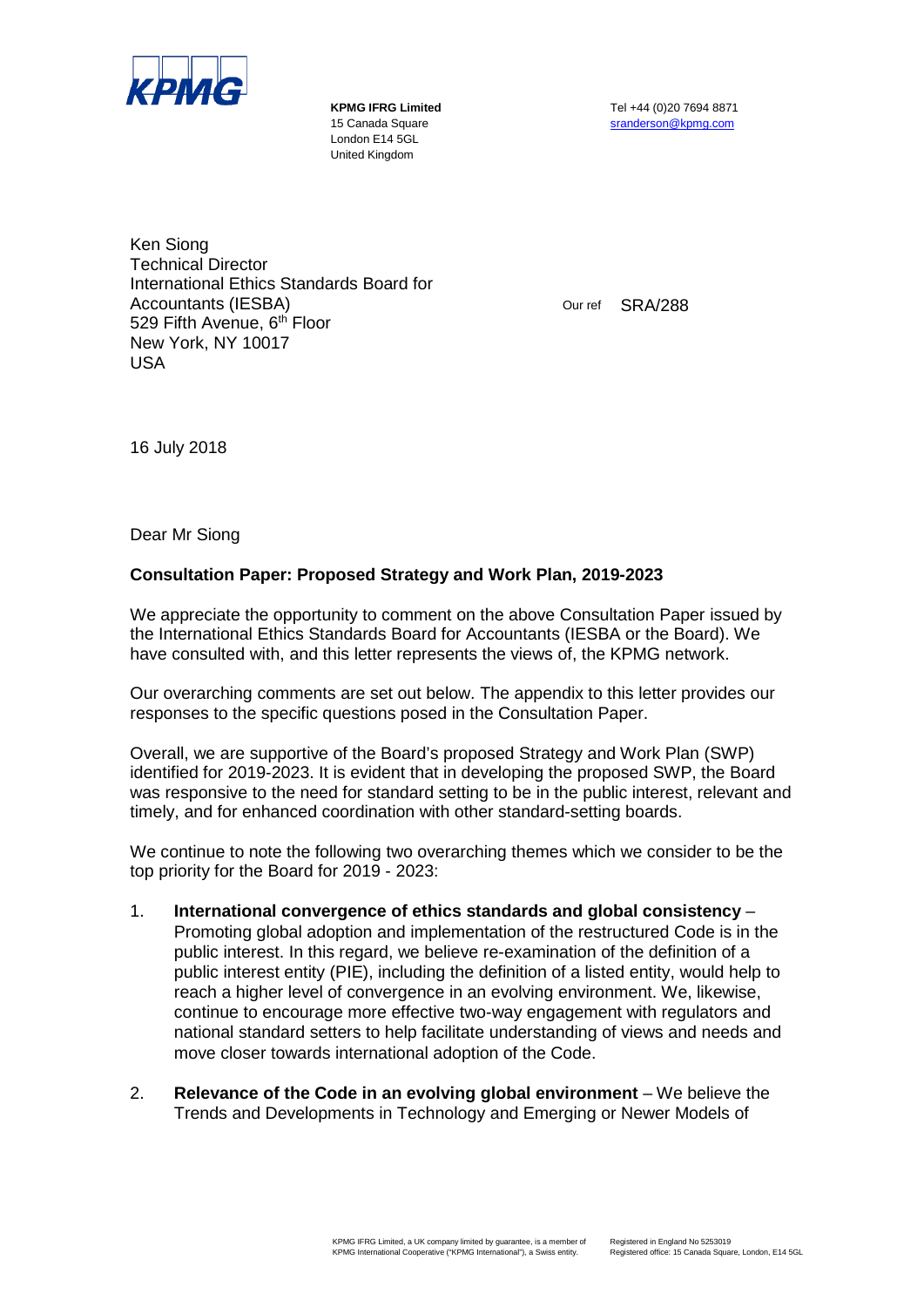

*KPMG IFRG Limited Consultation Paper: Proposed Strategy and Work Plan, 2019-2023 16 July 2018*

Service Delivery work streams need to be given priority to allow conclusions to be formed while still relevant to the current landscape.

Please contact Sheri Anderson on +44 (0)20 7694 8871 if you wish to discuss any of the issues raised in this letter.

Yours sincerely

KPMG IFRG Limited

KPMG IFRG Limited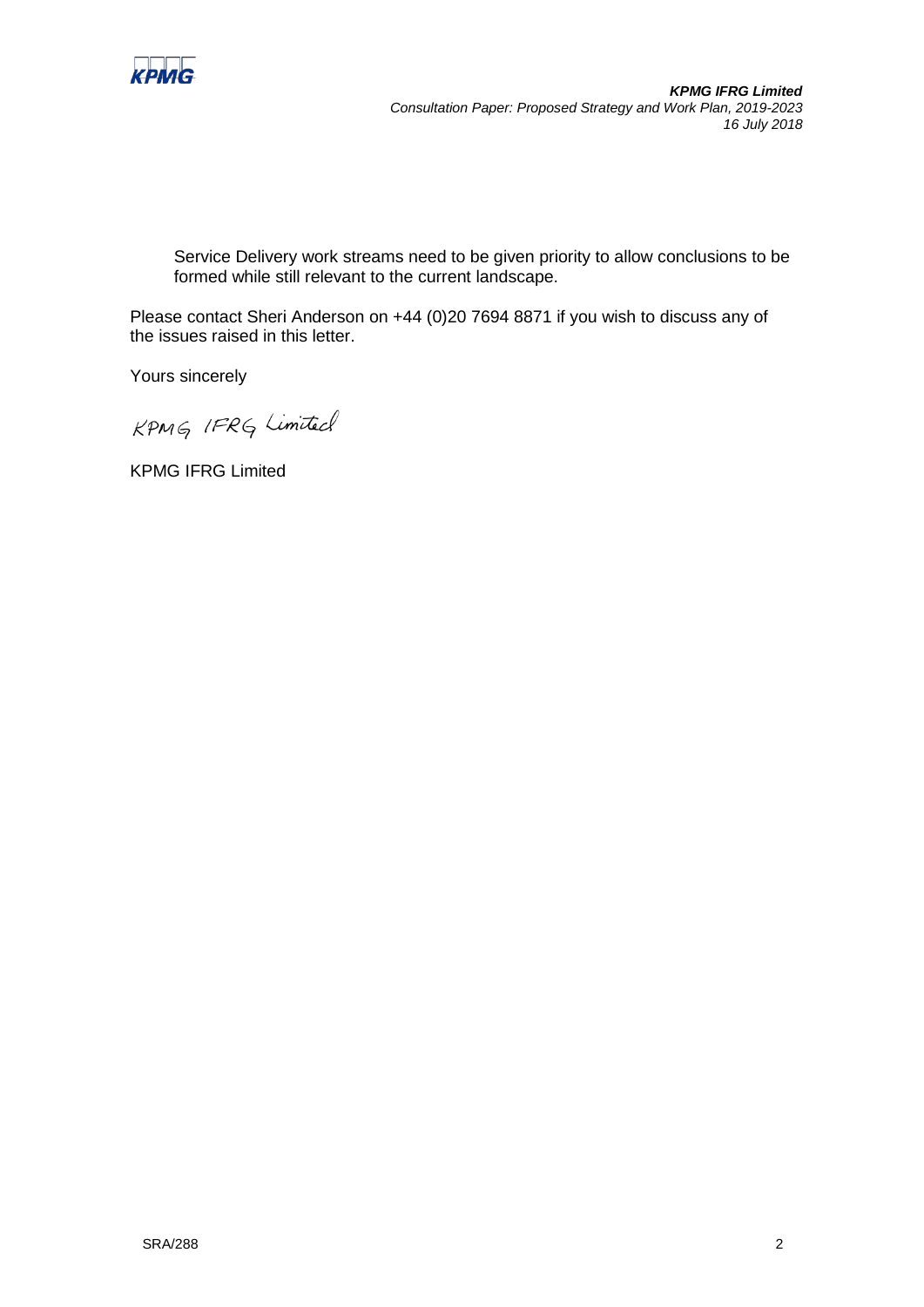

# **Appendix A: Responses to Specific Questions**

## **1. Do you agree with the proposed criteria for the IESBA to determine its actions and priorities over the strategy period?**

In general, we do agree with the proposed criteria for the IESBA to determine its actions, noting the difficulty of defining "public interest." We acknowledge that a due process that allows for multi-stakeholder consultation early on is important.

#### **2. Do you support the actions that have been identified with respect to each strategic theme? If not, please explain why.**

In general, we do support the actions identified with respect to each strategic theme.

**3. Recognizing that this proposed SWP is ambitious, do you believe the IESBA should accelerate or defer any particular work stream(s)? If so, please explain why.** 

We believe that Trends and Developments in Technology and Emerging or Newer Models of Service Delivery should be prioritised, and agree with the Board's decision to have moved forward in Q1 2018 with a working group related to technological trends. We also consider the Definitions of Public Interest Entity and Listed Entity project to be a higher priority and would support acceleration from the proposed Q2 2021 timing.

We consider the projects related to Materiality and Documentation to be lower priority and present the potential for deferment, given the established body of guidance for these topics.

We further suggest, given the expectation that the NAS and Fee-related matters projects will include consideration of disclosures to those charged with governance (TCWG), that these pre-commitment projects would likely reduce the urgency for a separate project on the topic of Communication with TCWG.

In light of the proposed commencement date of the long association (LA) postimplementation review preceding the end date of the transitional provision for the effective date of the LA provisions, we recommend that the rate of adoption of, and compliance with, the LA provisions be covered by the IFAC Member Compliance Program, using a similar timeline as that proposed in the SWP. Any progress, challenges and insights could serve as inputs for a future project on postimplementation of the LA provision.